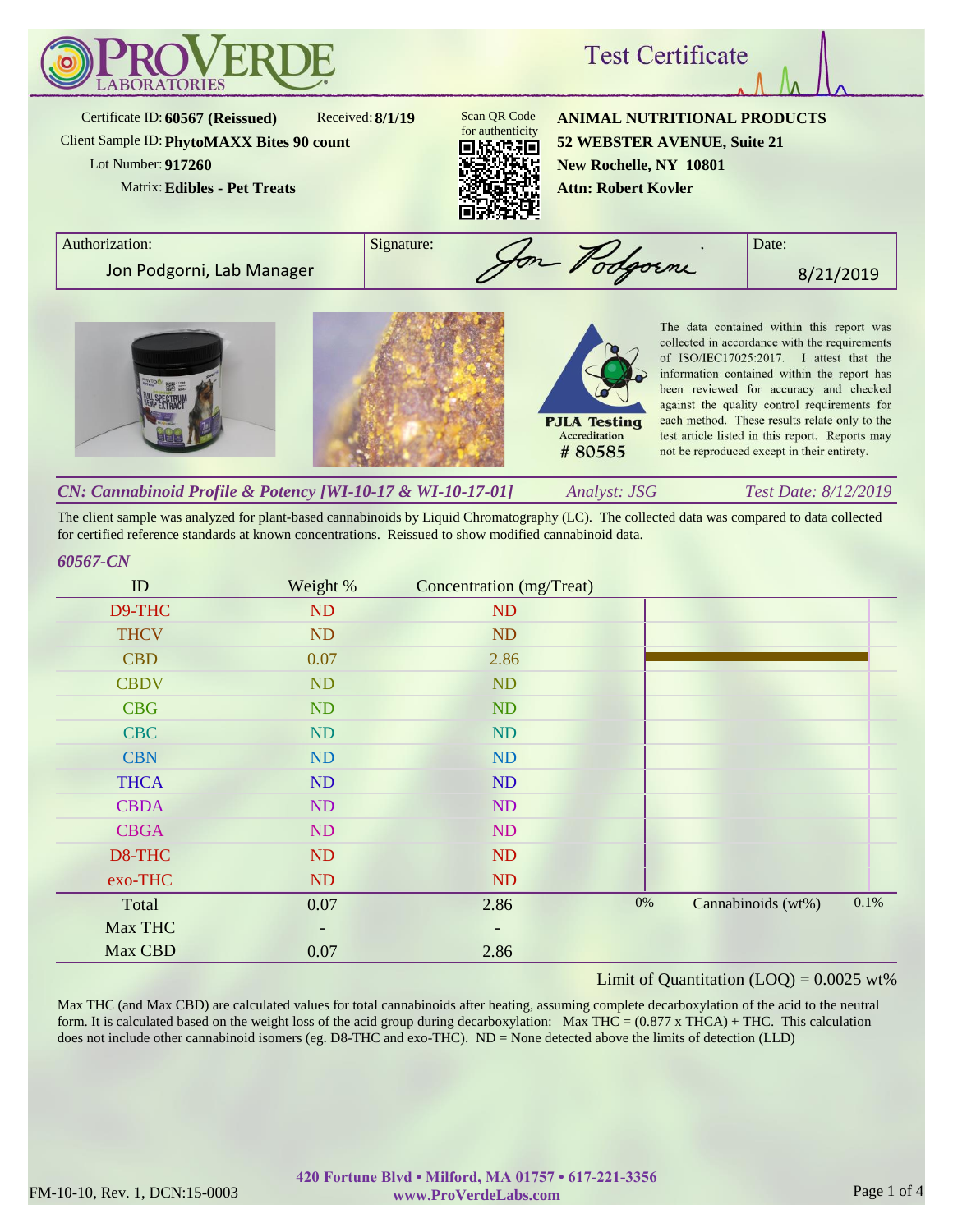| <b>HM: Heavy Metal Analysis [WI-10-13]</b> | Analyst: JFD | <i>Test Date: 8/6/2019</i> |
|--------------------------------------------|--------------|----------------------------|
|                                            |              |                            |

This test method was performed in accordance with the requirements of ISO/IEC 17025. These results relate only to the test article listed in this report. Reports may not be reproduced except in their entirety.

| <b>60567-HM</b> |         |                      |            |                |     | Use Limits $2$ |            |               |
|-----------------|---------|----------------------|------------|----------------|-----|----------------|------------|---------------|
| Symbol          | Metal   | $Conc.$ <sup>1</sup> | Units      | <b>MDL</b>     | All | Ingestion      | Units      | <b>Status</b> |
| As              | Arsenic | 48                   | $\mu$ g/kg | $\overline{4}$ | 200 | 1500           | $\mu$ g/kg | <b>PASS</b>   |
| Cd              | Cadmium | 18                   | $\mu$ g/kg |                | 200 | 500            | $\mu$ g/kg | <b>PASS</b>   |
| Hg              | Mercury | ND                   | $\mu$ g/kg |                | 100 | 1500           | $\mu$ g/kg | <b>PASS</b>   |
| Pb              | Lead    | 21                   | $\mu$ g/kg |                | 500 | 1000           | $\mu$ g/kg | <b>PASS</b>   |

1) ND = None detected to Lowest Limits of Detection (LLD)

2) MA Dept. of Public Health: Protocol for MMJ and MIPS, Exhibit 4(a) for all products.

3)USP exposure limits based on daily oral dosing of 1g of concentrate for a 110 lb person.

| <b>PST: Pesticide Analysis [WI-10-11]</b> | Analyst: RAS | <b>Test Date: 8/8/2019</b> |
|-------------------------------------------|--------------|----------------------------|
|                                           |              |                            |

The client sample was anlayzed for pesticides using Liquid Chromatography with Mass Spectrometric detection (LC/MS/MS). The method used for sample prep was based on the European method for pesticide analysis (EN 15662).

| 60567-PST            |             |           |       |            |              |               |
|----------------------|-------------|-----------|-------|------------|--------------|---------------|
| Analyte              | CAS         | Result    | Units | <b>LLD</b> | Limits (ppb) | <b>Status</b> |
| <b>Abamectin B1a</b> | 65495-55-3  | ND        | ppb   | 0.20       | 300          | <b>PASS</b>   |
| <b>Abamectin B1b</b> | 65195-56-4  | ND        | ppb   | 0.20       | 300          | $\ast$        |
| Azoxystrobin         | 131860-33-8 | ND        | ppb   | 0.10       | 40000        | <b>PASS</b>   |
| <b>Bifenazate</b>    | 149877-41-8 | <b>ND</b> | ppb   | 0.10       | 5000         | <b>PASS</b>   |
| Bifenthrin           | 82657-04-3  | ND        | ppb   | 0.20       | 500          | <b>PASS</b>   |
| Cyfluthrin           | 68359-37-5  | <b>ND</b> | ppb   | 0.50       | 1000         | <b>PASS</b>   |
| Daminozide           | 1596-84-5   | <b>ND</b> | ppb   | 10.00      | 10           | $\ast$        |
| Etoxazole            | 153233-91-1 | ND        | ppb   | 0.10       | 1500         | <b>PASS</b>   |
| Fenoxycarb           | 72490-01-8  | <b>ND</b> | ppb   | 0.10       | 10           | <b>PASS</b>   |
| Imazalil             | 35554-44-0  | ND        | ppb   | 0.10       | 10           | <b>PASS</b>   |
| Imidacloprid         | 138261-41-3 | <b>ND</b> | ppb   | 0.10       | 3000         | <b>PASS</b>   |
| Myclobutanil         | 88671-89-0  | $\rm ND$  | ppb   | 0.10       | 9000         | <b>PASS</b>   |
| Paclobutrazol        | 76738-62-0  | <b>ND</b> | ppb   | 0.10       | 10           | <b>PASS</b>   |
| Piperonyl butoxide   | $51-03-6$   | ND        | ppb   | 0.10       | 8000         | <b>PASS</b>   |
| Pyrethrin            | 8003-34-7   | <b>ND</b> | ppb   | 0.1        | 1000         | <b>PASS</b>   |
| Spinosad             | 168316-95-8 | <b>ND</b> | ppb   | 0.1        | 3000         | <b>PASS</b>   |
| Spiromesifen         | 283594-90-1 | ND        | ppb   | 0.10       | 12000        | <b>PASS</b>   |
| Spirotetramat        | 203313-25-1 | <b>ND</b> | ppb   | 0.10       | 13000        | <b>PASS</b>   |
| Trifloxystrobin      | 141517-21-7 | <b>ND</b> | ppb   | 0.10       | 30000        | <b>PASS</b>   |

\* Testing limits for ingestion established by the State of California: CCR, Title 16, Division 42, Chapter 5, Section 5313. ND indicates "none detected" above the lower limit of detection (LLD). Analytes marked with (\*) indicate analytes for which no recovery was observed for a pre-spiked matrix sample.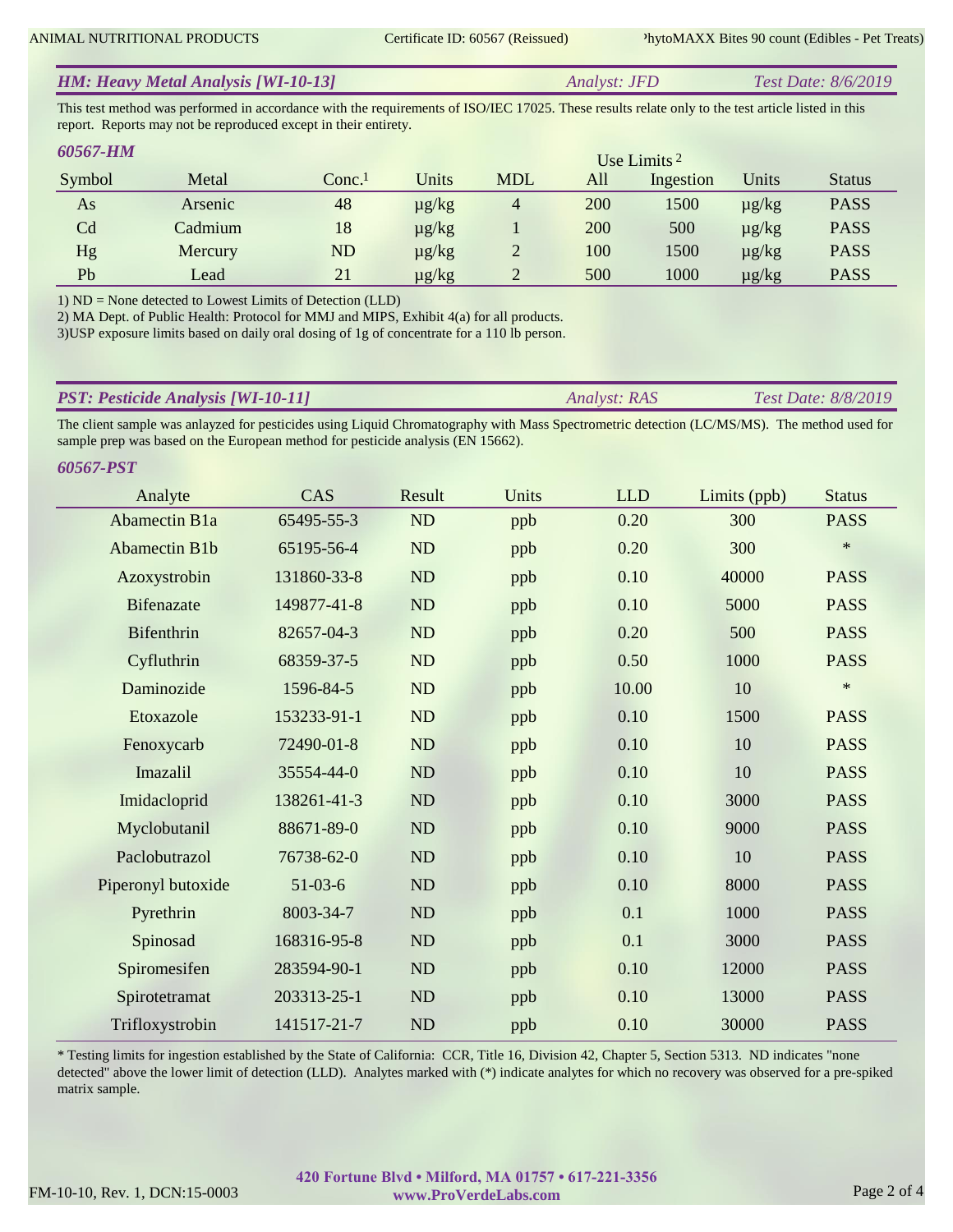#### *Analyst: CMA Test Date: 8/2/2019 TP: Terpenes Profile [WI-10-27]*

The client sample was analyzed by Head-Space Gas Chromatography (HS-GC). The collected data was compared to data collected for certified reference standards at known concentrations. All values are semiquantitative estimates based on recorded peak areas relative to terpene calibration data.

# *60567-TP*